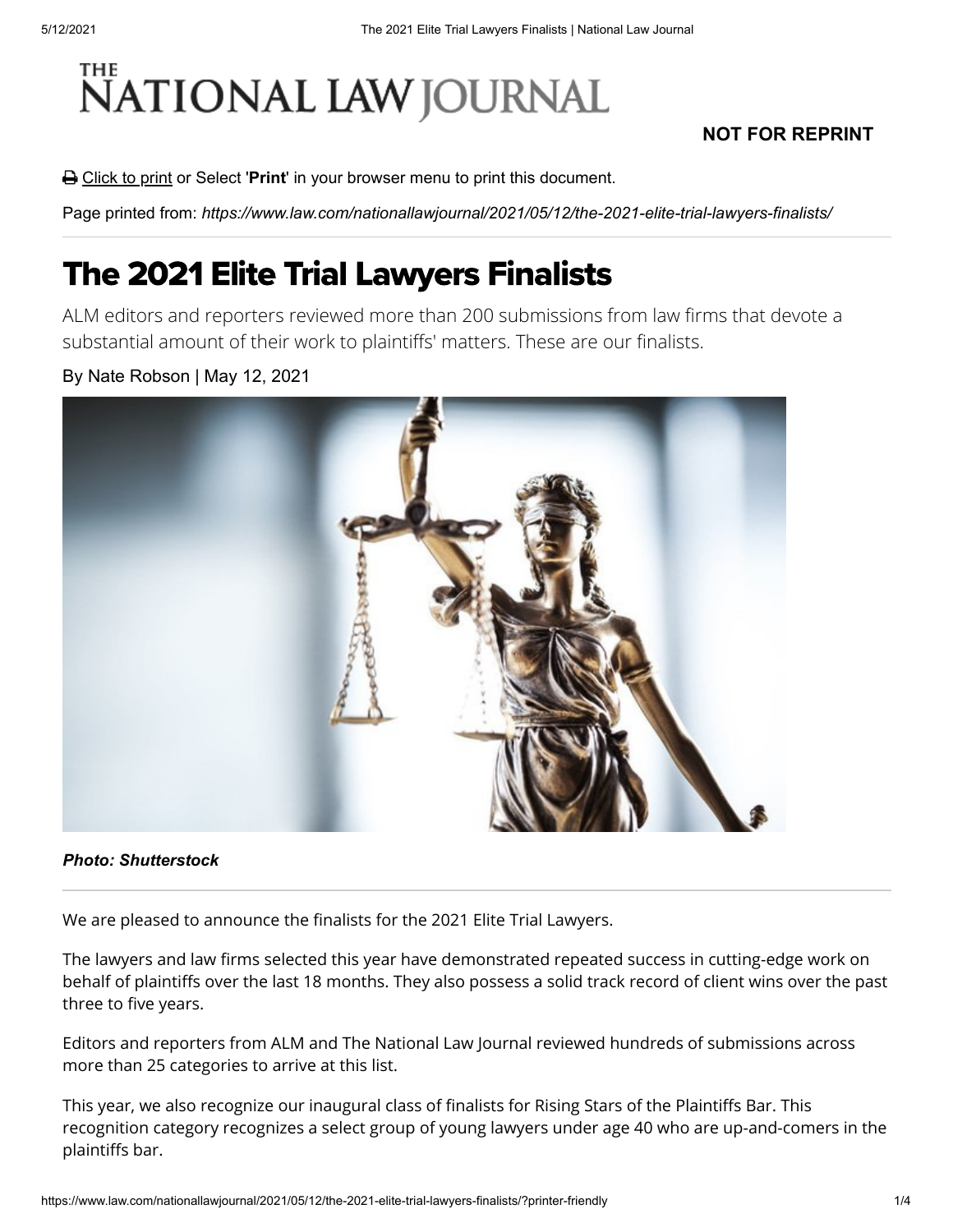[The 2021 Elite Trial Lawyers winners are set to be announced at the Elite Trial Lawyers event July 29, 2021, at](https://www.event.law.com/nationallawjournal-ETL) Mandarin Oriental in New York City (https://www.event.law.com/nationallawjournal-ETL). Congratulations to the finalist law firms and individual lawyer winners.

—Nate Robson, Executive Editor, The National Law Journal

#### **The 2021 Elite Trial Lawyers Finalists**

**Antitrust** Berger Montague, Robins Kaplan, Hausfeld, Lieff Cabraser Heimann & Bernstein

**Business Torts** Gerard Fox Law; Lyons & Simmons; MoloLamken; Reid Collins & Tsai; Susman Godfrey

**Catastrophic Injury** McNicholas & McNicholas; Morelli Law Firm; Panish Shea & Boyle; Robins Kaplan; Zehl & Associates; Seeger Weiss

**Civil Rights** Cohen Milstein Sellers & Toll; Robins Kaplan

**Class Action** Cohen Milstein; Edelson; Labaton Sucharow; Robbins Geller Rudman & Dowd; Lieff Cabraser Heimann & Bernstein

**Consumer Protection** Cohen Milstein Sellers & Toll; Edelson, P.C.

**Disability Rights** Goldstein, Borgen, Dardarian & Ho; Panish Shea & Boyle

**Discrimination** Sanford Heisler Sharp; Wigdor

**Employment Rights** Cohen Milstein Sellers & Toll; Keller Lenkner; Morgan & Morgan, Ryan Morgan; Morgan & Morgan, Marc Edelman; Sanford Heisler Sharp; Wigdor;

**Environmental Protection** Cohen Milstein Sellers & Toll; Motley Rice; Seeger Weiss

**Governmental Representation** Motley Rice; Susman Godfrey

**Human Rights** Winner to be announced at ceremony

**Insurance Liability** Winner to be announced at ceremony

**Intentional Torts** Clare Locke; The Hall Law Firm

**Mass Torts** Girard Sharp, Foley Bezek Behle & Curtis; Motley Rice, Simmons Hanly Conroy;

**Medical Malpractice** Britcher Leone; Mazie Slater Katz & Freeman

**Pharmaceutical Litigation** Berger Montague; Cohen Milstein Sellers & Toll; Motley Rice; Susman Godfrey

**Privacy/Data Breach** Robbins Geller Rudman & Dowd; Tadler Law

**Products Liability** Motley Rice; Simmons Hanly Conroy

**Securities Litigation** Cohen Milstein Sellers & Toll; Robbins Geller Rudman & Dowd

**Trial Strategy Innovation** Cohen Milstein Sellers & Toll; Keller Lenkner

**Diversity Initiative Award** Berger Montague; Edelson; Kaplan Hecker & Fink; Labaton Sucharow; Seeger Weiss; Susman Godfrey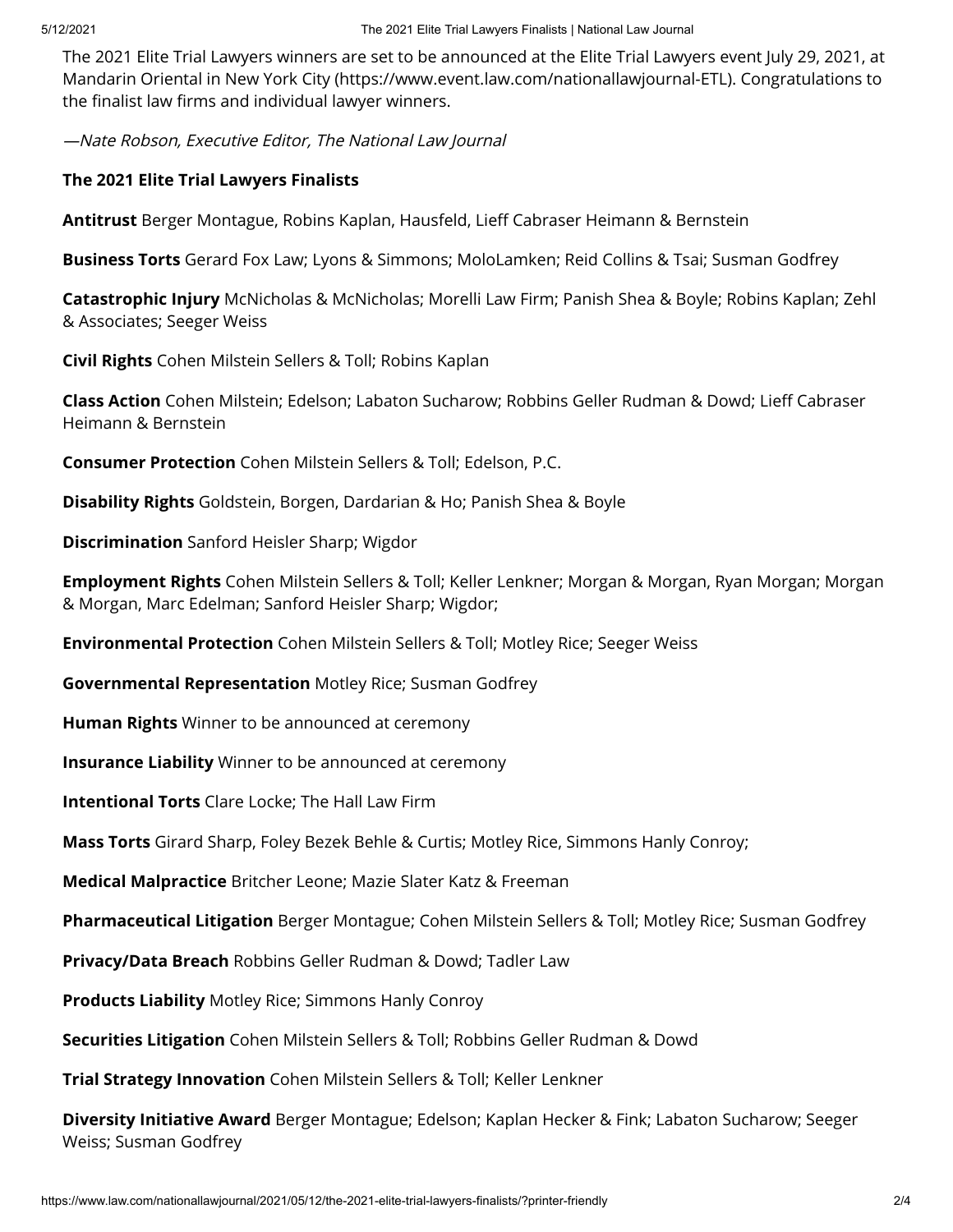#### **Elite Trial Lawyers Individual Winners**

#### **Elite Women of the Plaintiffs Bar Winners**

- Amy Keller, DiCello Levitt Gutzler
- Annika Martin, Lieff Cabraser
- Emmy Levens, Cohen Milstein Sellers & Toll
- Emma Gilmore, Pomerantz
- Laura Posner, Cohen Millstein Sellers & Toll
- Lexi Hazam, Lieff Cabraser
- Lisa Banks, Katz Marshall & Banks
- Esther Berezofsky, Motley Rice
- Roberta Kaplan, Kaplan Hecker & Fink
- Deborah Marcuse, Sanford Heisler Sharp
- Jayne Conroy, Simmons Hanly & Conroy

**Lifetime Achievement Award Winner** H. Laddie Montague Jr.

#### **The Keith Givens Visionary Award Winner** Betsy Miller, Cohen Milstein Sellers & Toll

#### **Rising Stars of the Plaintiffs Bar Winners**

- Anupama Reddy, Joseph Saveri Law Firm, Inc.
- Brian Morrison, Tadler Law LLP
- Camille Fundora Rodriguez, Berger Montague
- Chuck Haskins, Clifford Law Offices
- Cory Buland, Susman Godfrey LLP
- Danielle Fuschetti, Sanford Heisler Sharp, LLP
- Daryoush Behbood, Pomerantz LLP
- Dustin Pusch, Clare Locke LLP
- Emily Jeffcott, Morgan & Morgan
- Harris Yegelwel, Morgan & Morgan
- Jack Casciato, Clifford Law Offices
- James T. Christie, Labaton Sucharow LLP
- Jesse-Justin Cuevas, Susman Godfrey LLP
- Jessica Weiner, Cohen Milstein Sellers & Toll PLLC
- Jessica Westerman, Katz, Marshall & Banks
- Joshua J. Bruckerhoff, Reid Collins & Tsai LLP
- Joshua Matz, Kaplan Hecker & Fink LLP
- Justin J. Hawal, DiCello Levitt Gutzler LLC
- Katie Bennett, Robins Kaplan LLP
- Kevin R. Budner, Lieff Cabraser Heimann & Bernstein, LLP
- Krysta Kauble Pachman, Susman Godfrey LLP
- Mark Musico, Susman Godfrey LLP
- Mark Suter, Berger Montague
- Marquel Reddish Longtin, Keller Lenkner LLC
- Marta Davidson, Clifford Law Offices
- Meegan Hollywood, Robins Kaplan LLP
- Michael Yoder, Reid Collins & Tsai LLP
- Molly J. Bowen, Cohen Milstein Sellers & Toll PLLC
- Nathaniel J. Palmer, Reid Collins Tsai LLP
- Nick Spear, Susman Godfrey LLP